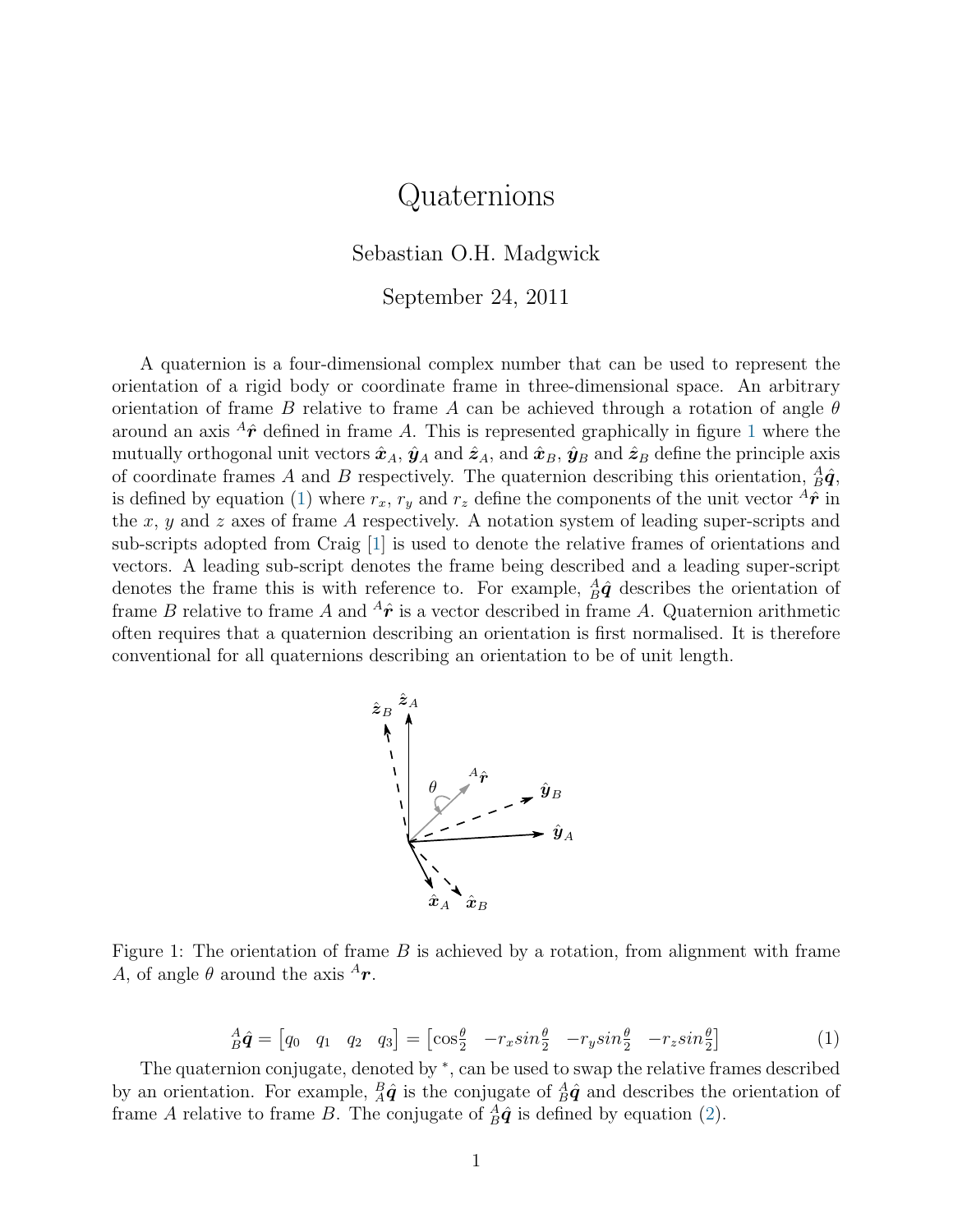<span id="page-1-0"></span>
$$
{}_{B}^{A}\hat{\boldsymbol{q}}^{*} = {}_{A}^{B}\hat{\boldsymbol{q}} = \begin{bmatrix} q_{0} & -q_{1} & -q_{2} & -q_{3} \end{bmatrix}
$$
 (2)

The quaternion product, denoted by  $\otimes$ , can be used to define compound orientations. For example, for two orientations described by  $_A^A\hat{q}$  and  $_B^B\hat{q}$ , the compounded orientation  $_A^A\hat{q}$ can be defined by equation [\(3\)](#page-1-1).

<span id="page-1-1"></span>
$$
{}_{C}^{A}\hat{\boldsymbol{q}} = {}_{C}^{B}\hat{\boldsymbol{q}} \otimes {}_{B}^{A}\hat{\boldsymbol{q}} \tag{3}
$$

For two quaternions,  $\boldsymbol{a}$  and  $\boldsymbol{b}$ , the quaternion product can be determined using the Hamilton rule and defined as equation [\(4\)](#page-1-2). A quaternion product is not commutative; that is,  $a \otimes b \neq b \otimes a$ .

$$
\mathbf{a} \otimes \mathbf{b} = \begin{bmatrix} a_0 & a_1 & a_2 & a_3 \end{bmatrix} \otimes \begin{bmatrix} b_0 & b_1 & b_2 & b_3 \end{bmatrix}
$$

$$
= \begin{bmatrix} a_0b_0 - a_1b_1 - a_2b_2 - a_3b_3 \\ a_0b_1 + a_1b_0 + a_2b_3 - a_3b_2 \\ a_0b_2 - a_1b_3 + a_2b_0 + a_3b_1 \\ a_0b_3 + a_1b_2 - a_2b_1 + a_3b_0 \end{bmatrix}^T
$$
(4)

<span id="page-1-2"></span>A three dimensional vector can be rotated by a quaternion using the relationship de-scribed in equation [\(5\)](#page-1-3) [\[2\]](#page-2-1).  ${}^{A}\mathbf{v}$  and  ${}^{B}\mathbf{v}$  are the same vector described in frame A and frame B respectively where each vector contains a 0 inserted as the first element to make them 4 element row vectors.

<span id="page-1-3"></span>
$$
{}^{B}\boldsymbol{v} = {}^{A}_{B}\hat{\boldsymbol{q}} \otimes {}^{A}\boldsymbol{v} \otimes {}^{A}_{B}\hat{\boldsymbol{q}}^{*} \tag{5}
$$

The orientation described by  $_A^A \hat{q}$  can be represented as the rotation matrix  $_A^A \mathbf{R}$  defined by equation  $(6)$  [\[2\]](#page-2-1).

<span id="page-1-4"></span>
$$
{}_{B}^{A}\boldsymbol{R} = \begin{bmatrix} 2q_{0}^{2} - 1 + 2q_{1}^{2} & 2(q_{1}q_{2} + q_{0}q_{3}) & 2(q_{1}q_{3} - q_{0}q_{2}) \\ 2(q_{1}q_{2} - q_{0}q_{3}) & 2q_{0}^{2} - 1 + 2q_{2}^{2} & 2(q_{2}q_{3} + q_{0}q_{1}) \\ 2(q_{1}q_{3} + q_{0}q_{2}) & 2(q_{2}q_{3} - q_{0}q_{1}) & 2q_{0}^{2} - 1 + 2q_{3}^{2} \end{bmatrix}
$$
(6)

A quaternion may be obtain from a rotation matrix using the inverse of the relationships defined in [\(6\)](#page-1-4); however, in some practical applications an available rotation matrix may not be orthogonal and so a more robust method is prefered. Bar-Itzhack provides a method [\[3\]](#page-2-2) to extract the optimal, 'best fit' quaternion from an imprecise and non-orthogonal rotation matrix. The method requires the construction of the symmetric 4 by 4 matrix  $\boldsymbol{K}$  (equation [\(7\)](#page-1-5)) where  $r_{mn}$  corresponds to the element of the  $m^{th}$  row and  $n^{th}$  column of  $^{A}_{B}R$ . The optimal quaternion,  ${}_{B}^{A}\hat{q}$ , is found as the normalised Eigen vector corresponding to the maximum Eigen value of **K**. This is defined by equation [\(8\)](#page-2-3) where  $v_0$  to  $v_3$  define the elements of the normalised Eigen vector.

<span id="page-1-5"></span>
$$
\boldsymbol{K} = \frac{1}{3} \begin{bmatrix} r_{11} - r_{22} - r_{33} & r_{21} + r_{12} & r_{31} + r_{13} & r_{23} - r_{32} \\ r_{21} + r_{12} & r_{22} - r_{11} - r_{33} & r_{32} + r_{23} & r_{31} - r_{13} \\ r_{31} + r_{13} & r_{32} + r_{23} & r_{33} - r_{11} - r_{22} & r_{12} - r_{21} \\ r_{23} - r_{32} & r_{31} - r_{13} & r_{12} - r_{21} & r_{11} + r_{22} + r_{33} \end{bmatrix}
$$
(7)